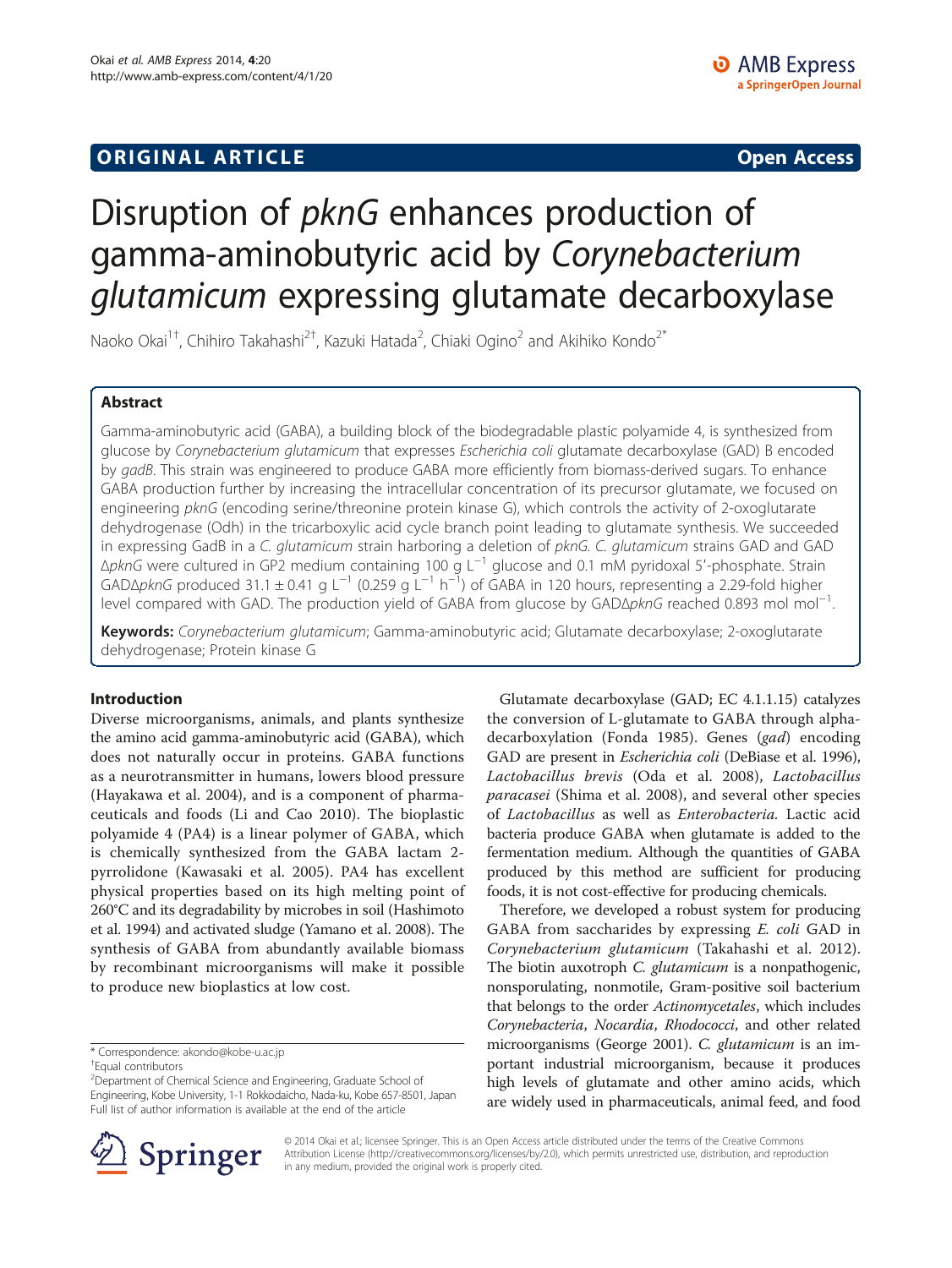supplements (Leuchtenberger et al. [2005;](#page-7-0) Hermann [2003](#page-7-0)). To efficiently produce GABA, the gadB gene from E. coli W3110 was overexpressed in a glutamate-producing C. glutamicum strain (ATCC 13032). After optimization, this strain produced 12.37 g  $L^{-1}$  of GABA from glucose in the presence of pyridoxal 5′-phosphate in the absence of added glutamate (Takahashi et al. [2012\)](#page-7-0).

In the present study, we further enhanced GABA synthesis using recombinant C. glutamicum strains expressing GAD to optimize the intracellular level of glutamate. To increase the flux of 2-oxoglutarate to glutamate, we attempted to disrupt *pknG*, which affects the activity of 2-oxoglutarate dehydrogenase (Odh). The reduction of the 2-oxoglutarate dehydrogenase complex (ODHC) is an important factor for glutamate synthesis by C. glutamicum (Kimura [2002](#page-7-0)). ODHC participates in the tricarboxylic acid (TCA) cycle and catalyzes the conversion of 2 oxoglutarate to succinyl-CoA. The ODHC comprises four subunits, OdhI, OdhA, AceF, and Lpd. The activity of C. glutamicum ODHC is controlled by a regulatory mechanism that involves OdhI and serine/threonine protein kinase G (PknG, EC 2.7.11.1) (Schultz et al. [2009\)](#page-7-0). PknG catalyzes the phosphorylation of OdhI, a 15 kDa subunit of ODHC. Unphosphorylated OdhI binds the EI subunit (OdhA) of ODHC and inhibits its activity. Inhibition of ODHC activity is reversed by phosphorylation of OdhI at threonine residue 14 by PknG (Niebisch et al. [2006\)](#page-7-0). The *pknG-*deficient mutant produces glutamate at a higher rate compared with the parental C. glutamicum strain, suggesting that the mutations influence ODHC activities (Schultz et al. [2007;](#page-7-0) Boulahya et al. [2010](#page-7-0)).

In the present study, a pknG-deficient C. glutamicum strain expressing GAD was generated to increase the flux of 2-oxoglutarate towards glutamate for more efficient biosynthesis of GABA. Using this strain, we were able to produce significantly higher levels of GABA from glucose.

# Materials and methods

# Bacterial strains and media

The bacterial strains and plasmids used in this study are listed in Table [1](#page-2-0). E. coli strains were grown in Luria-Bertani medium (10 g L<sup>-1</sup> tryptone, 5 g L<sup>-1</sup> yeast extract, and 5 g L<sup>-1</sup> sodium chloride) containing 50 μg mL<sup>-1</sup> kanamycin at 37°C. C. glutamicum ATCC 13032 and all recombinant strains were grown in brain–heart infusion (BHI) medium (Becton, Dickinson and Co., Franklin Lakes, NJ, USA). BHI medium supplemented with 25  $\mu$ g mL<sup>-1</sup> kanamycin and 1.5% agar was used to select C. glutamicum transformants. The transformants were first cultivated at 30°C for 24 hours in a test tube containing 5 mL BHI medium with 25 μg mL<sup>-1</sup> kanamycin and then inoculated into 20 mL GP2 medium (Takahashi et al. [2012](#page-7-0)) containing 25 μg mL<sup>-1</sup> kanamycin in a 200-mL flask for fermentation.

#### Molecular genetic techniques

E. coli SCS110 was used to avoid DNA methylation, and polymerase chain reaction (PCR) was conducted using KOD-Plus2 DNA polymerase (Toyobo, Osaka, Japan). Plasmid DNA was purified using a LaboPass™ Plasmid Mini Purification Kit (Cosmo Bio Co., Ltd., Tokyo, Japan).

# Construction of plasmids for disrupting pknG

Genomic DNA was purified using the Wizard Genomic DNA Purification Kit (Promega, Madison, WI, USA) from C. glutamicum ATCC 13032 grown in BHI medium. The oligonucleotide primers used in this study are listed in Table [2](#page-2-0). To inactivate pknG (KEGG Entry NCgl 2655, Gene Name Cgl 2751, 2469 nt), an 801-base pair (bp) upstream region of  $pknG$  (pknG-up) was amplified using PCR with the primer pair pknG-up-In-F and pknG-up-In-R-801 and strain ATCC 13032 genomic DNA as template. An 800-bp downstream region of *pknG* (pknG-down) was amplified using PCR with the primer pair pknG-up-In-F-1669 and pknG-down-In-R. The two fragments, pknG-up and pknG-down, were fused using overwrap PCR using the primer pair pknG-In-F2 and pknG-In-R2, yielding a 1,601-bp fragment of *pknG*. The amplified DNA fragment was purified from a 1.0% agarose gel using the Wizard SV Gel and PCR Clean-Up systems (Promega). The plasmid pTM44 (Mimitsuka et al. [2007\)](#page-7-0), which contains sacB from B. subtilis, was used as a suicide vector for markerless gene disruption and was digested with SphI and BamHI (New England BioLabs Inc., MA, USA) to remove a 1,344-bp SphI-BamHI fragment. The 1.60-kbp ΔpknG fragment was inserted into SphI-BamHIdigested pTM44 using an In Fusion HD Cloning Kit (Clontech Laboratories Inc., Mountain View, CA, USA), yielding pTM44-ΔpknG. The DNA sequences of the constructs were determined using an ABI PRISM 3100 Genetic Analyzer (Life Technologies, Carlsbad, CA, USA).

# Construction of C. glutamicum pknG deletion mutants

C. glutamicum ATCC 13032 was transformed with pTM 44-ΔpknG using a Gene Pulser Xcell electroporator (Bio-Rad, Richmond, CA, USA) (2.5 kV, 25 μF electric pulse in a 0.1-cm cuvette) followed by heat shock at 46°C for 6 min. The cells were then incubated in 1 mL of BHI medium at 30°C for 1.5 hours. After cultivation for 2 days at 30°C on BHI agar plates containing 25  $\mu$ g mL<sup>-1</sup> kanamycin, the transformants were selected for a strain with a single crossover of the  $\Delta p k n G$  genotype, which was then cultivated in 5 mL of BHI liquid medium at 30°C overnight and diluted 1:10,000 with MM medium (see below) containing 10% sucrose. The culture was plated on MM agar medium containing 10% sucrose and incubated for 2 days at 30°C. MM medium contains 1 g Yeast Extract, 10 g (NH<sub>4</sub>)<sub>2</sub>SO<sub>4</sub>, 1 g KH<sub>2</sub>PO<sub>4</sub>, 3 g urea, 0.4 g MgSO4∙7H2O, 2 mg FeSO4∙7H2O, 2 mg MnSO4∙5H2O,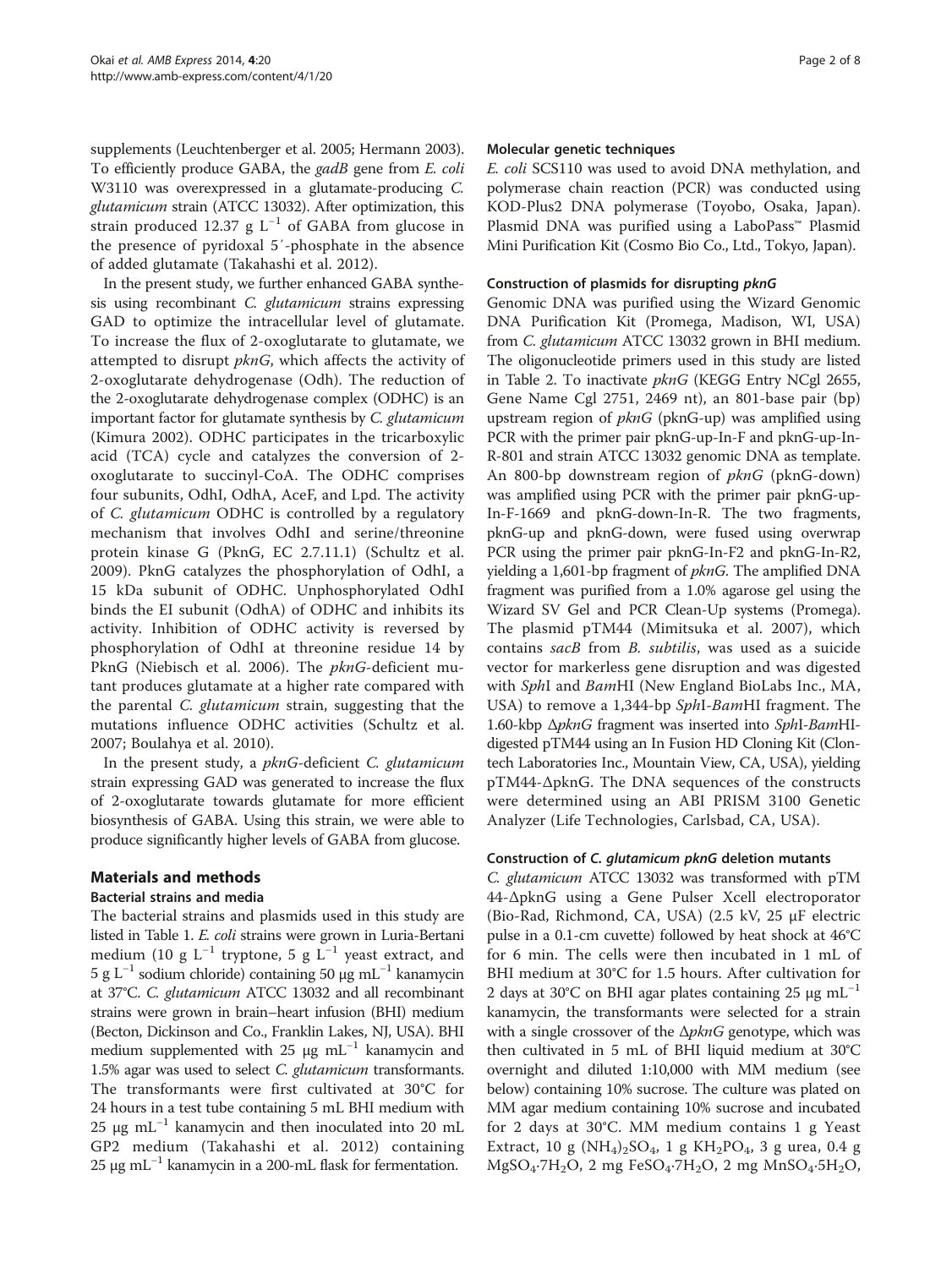<span id="page-2-0"></span>

|  | <b>Table 1 Bacterial strains and plasmids</b> |  |  |  |
|--|-----------------------------------------------|--|--|--|
|--|-----------------------------------------------|--|--|--|

| Bacterial strains or plasmids | <b>Relevant characteristics</b>                                                 | Reference or source   |
|-------------------------------|---------------------------------------------------------------------------------|-----------------------|
| E. coli                       |                                                                                 |                       |
| <b>SCS110</b>                 | rpsL (Str <sup>r</sup> ) thr leu endA thi-I lacY galK galT ara tonA tsx dam dcm | Stratagene            |
|                               | supE44Δ (lac-proAB) [F'traD36 proAB lacl <sup>q</sup> ZΔM15]                    |                       |
| C. glutamicum                 |                                                                                 |                       |
| ATCC 13032                    | Wild-type C. glutamicum, biotin-auxotrophic, L-glutamate producing strain       | <b>ATCC</b>           |
| W                             | Wild-type C. glutamicum derivative harboring pCH                                | Takahashi et al. 2012 |
| GAD                           | Wild-type C. glutamicum derivative harboring pCH-gadB                           | Takahashi et al. 2012 |
| $\Delta p$ knG                | Wild-type C. glutamicum derivative with deletion in pknG                        | This study            |
| GAD $\Delta$ pknG             | Wild-type C. glutamicum derivative with deletion in pknG, harboring pCH-gadB    | This study            |
| Plasmids                      |                                                                                 |                       |
| pCH                           | E. coli-C. glutamicum shuttle vector with HCE promoter, Km <sup>r</sup>         | Tateno et al. 2007    |
| pCH-gadB                      | pCH containing gadB from E.coli W3110, Km <sup>r</sup>                          | Takahashi et al. 2012 |
| pTM44                         | pHSG298 with B. subtilis sacB and C. glutamicum hom, Km'                        | Mimitsuka et al. 2007 |
| $pTM44-\Delta pknG$           | pTM44 with 1,601-bp Sphl-BamHI fragment with deletions of pknG, Km <sup>r</sup> | This study            |

<sup>r</sup> antibiotic resistance.

0.05 g NaCl, 0.2 mg thiamine, and 0.05 mg biotin per liter. The occurrence of a double-crossover ΔpknG mutant was confirmed by its inability to grow after 1 day at 30°C on MM agar containing 25 μg mL<sup>-1</sup> kanamycin. The sizes of  $\Delta p k n G$  (1.60-kbp) in the C. glutamicum genome was confirmed using directed PCR with the primer pairs used for the construction and KOD FX (Toyobo). The selected double-crossover strain was designated C. glutamicum ΔpknG.

#### Construction of C. glutamicum mutants that express GAD

The construction of the GAD-expression plasmid pCHgadB, C. glutamicum GAD (strain ATCC 13032 harboring pCH-gadB), and C. glutamicum W (strain ATCC13032 harboring pCH) was reported (Takahashi et al. [2012](#page-7-0)). Plasmid pCH is an E. coli-C. glutamicum shuttle vector that drives gene expression with a highly active constitutive promoter (Tateno et al. [2007\)](#page-7-0). The pCH-gadB construct was introduced into C. glutamicum ΔpknG. Transformants were selected by growth on BHI agar containing 25 μg mL<sup>-1</sup> kanamycin. The presence of *gadB* 

Table 2 Oligonucleotide primers

| was confirmed using directed PCR with the primer         |  |  |  |  |
|----------------------------------------------------------|--|--|--|--|
| pair SacI-gadB-F and XhoI-gadBF-R. The resulting strain, |  |  |  |  |
| C. glutamicum ApknG (pCH-gadB) was designated C.         |  |  |  |  |
| glutamicum GAD $\Delta p$ knG.                           |  |  |  |  |
|                                                          |  |  |  |  |

# Western blotting analysis

C. glutamicum strains W, GAD, and GADΔpknG were cultured in test tubes at 30°C for 24 hours in 5 mL BHI medium containing 25 μg mL<sup>-1</sup> kanamycin. Each culture (0.2 mL) was transferred to 20 mL BHI medium containing 25 μg mL−<sup>1</sup> kanamycin in a 200 mL shaker flask. After fermentation for 24 hours, the cells from a 1 mL culture were centrifuged at  $8,000 \times g$  for 5 min, washed once in 50 mM Tris–HCl (pH 6.8) buffer, suspended in 1 mL of this buffer, and then 0.7 g of 0.1-mm diameter glass beads YGB01 (Yasui Kikai, Japan) was added to the tube. The cells were disrupted using a Shake Master Neo (Bio Medical Science) by shaking the tube three times at 1,500 rpm for 1 min at 1-min intervals. After centrifugation at  $9,000 \times g$  for 5 min, the supernatants were subjected to sodium dodecyl sulfate polyacrylamide

| Primer name         | Sequence (5'-3')                                            | <b>Restriction enzyme</b> |
|---------------------|-------------------------------------------------------------|---------------------------|
| pknG-up-In-F        | GCCAAGCTTgcatgcATGAAGGATAATGAAGATTTCGATCCAGATTCACCAGC       | Sphl                      |
| pknG-up-In-R-801    | ACCATTTGTGTCGCCGGCTTTGCAGCGGTCTTTCAGGGA                     |                           |
| pknG-down-In-F-1669 | GCCAAGCTTgcatgcGGCGACACAAATGGTTCTCCG                        | Sphl                      |
| pknG-down-In-R      | AAAAGGATCggatccCTAGAACCAACTCAGTGGCCGCA                      | BamHI                     |
| pknG-In-F2          | CCAGTGCCAAGCTTgcatgcATGAAGGATAATGAAGATTTCGATCCAGATTCACCAGC  | Sphl                      |
| pknG-In-R2          | AAAAAGGATCggatccCTAGAACCAACTCAGTGGCCGCA                     | <b>BamHI</b>              |
| Sacl-gadB-F         | GGCgagctcATGTTTAAAGCTGTTCTGTTGGGCAA                         | Sacl                      |
| Xhol-gadBF-R        | CCGctcqaqTTACTTGTCATCGTCATCCTTGTAGTCAGGTCGGAACTACTCGATTCACG | Xhol                      |

Restriction enzyme cleavage sites are shown in small letters, and complementary sequences of the primer pairs used for overlap-extension PCR are shown in italics.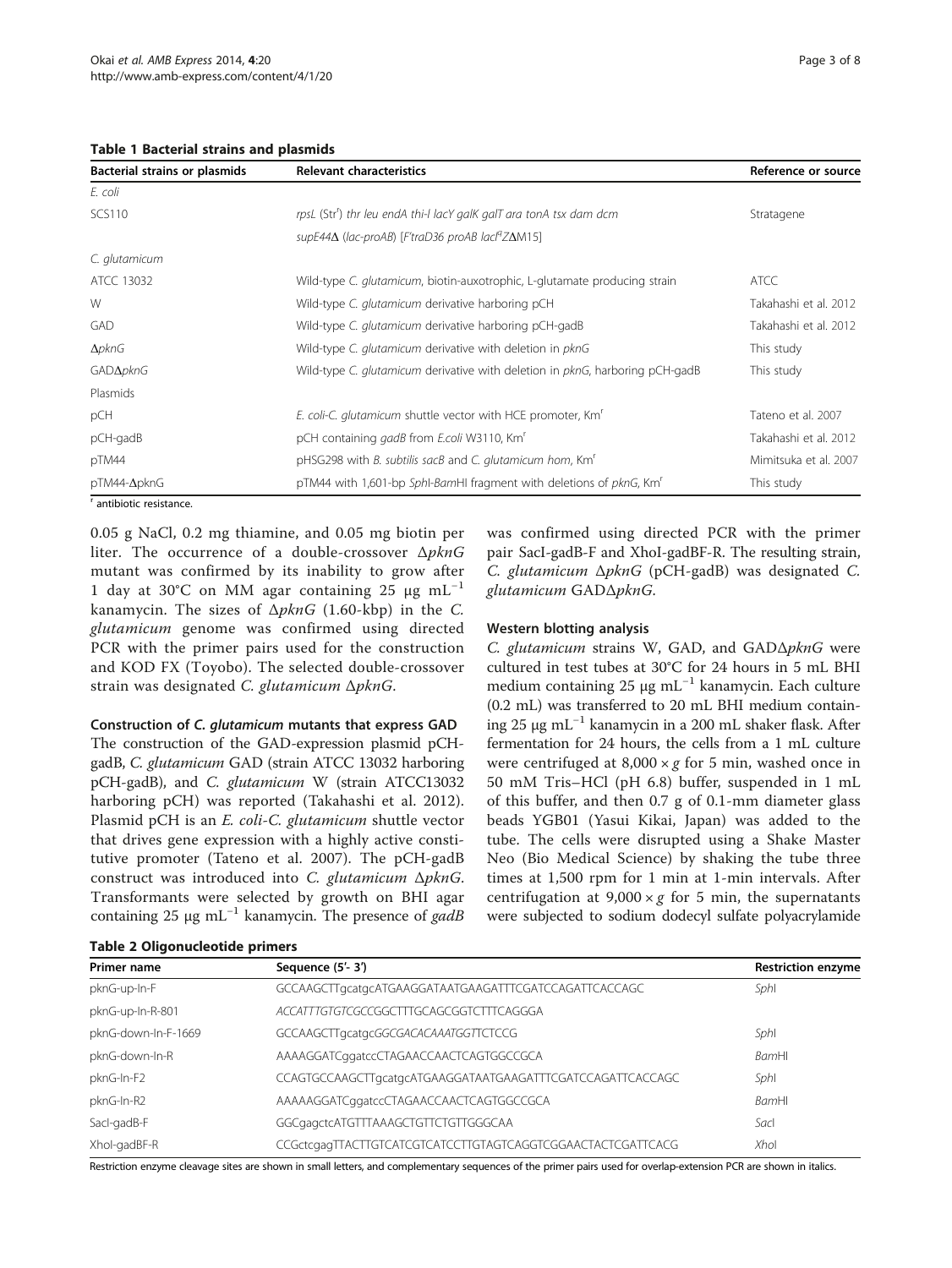gel electrophoresis analysis. The separated proteins were electroblotted onto a polyvinylidene fluoride membrane (Millipore, Boston, MA, USA) and then reacted sequentially with a mouse anti-FLAG M2 monoclonal antibody (Sigma, St. Louis, MO, USA) and a goat anti-mouse IgG alkaline phosphate conjugate (Promega) secondary antibody. The membrane was stained with 4-nitro-blue tetrazolium chloride (Promega) and 5-bromo-4-chloro-3 indolyl phosphate (Promega) according to the manufacturer's instructions.

#### Culture conditions for GABA fermentation from glucose

To produce GABA, C. glutamicum GAD and the mutant strains were cultured in a test tube at 30°C for 22 hours in 5 mL BHI medium containing 25 μg mL<sup>-1</sup> kanamycin. This culture (0.2 ml) was transferred to a 200 mL shaker flask containing 20 mL GABA Production 2 (GP2) medium with 25 μg mL<sup>-1</sup> of kanamycin. GP2 medium contains 50 g glucose, 50 g (NH<sub>4</sub>)<sub>2</sub>SO<sub>4</sub>, 1 g K<sub>2</sub>HPO<sub>4</sub>, 3 g urea, 0.4 g MgSO<sub>4</sub>⋅7H<sub>2</sub>O, 50 g soypeptone, 0.01 g FeSO<sub>4</sub>⋅7H<sub>2</sub>O, 0.01 g MnSO<sub>4</sub>⋅5H<sub>2</sub>O, 200 μg thiamine, 0.5 mg biotin, and 0.265 g pyridoxal 5′-phosphate (PLP) L−<sup>1</sup> . Stock solutions of thiamine, biotin, and PLP were filtered through a 0.22 μm membrane and added to the medium before adding cells. The initial pH of the GP2 medium was 6.30. The pH of the GP2 medium was not adjusted during the fermentation. The fermentation was performed in a BR-13FR BioShaker (Taitec, Japan) at 30°C at 120 rpm.

To determine the effect of adding glutamate (Figure [1](#page-4-0)), C. glutamicum GAD was cultured for 96 hours, and 1 g L<sup>-1</sup> or 2 g L<sup>-1</sup> of glutamate was added to the culture at 24 hours. To determine the effect of the pknG deletion on GABA production (Figure [2\)](#page-4-0), C. glutamicum GAD and C. glutamicum GAD ΔpknG were cultivated for 96 hours. C. glutamicum W served as a control.

To determine the yield of GABA, fermentation was performed using strains GAD and  $GAD\Delta pknG$ . The strains were cultivated in BHI medium at 30°C for 24 hours, and 5% (w/v) of the starter-culture solution was transferred to a 200 mL baffled flask containing 20 mL GP2 medium with 100 g L<sup>-1</sup> glucose and 25 μg mL<sup>-1</sup> kanamycin, and agitated at 120 rpm for 168 hours (Figure [3\)](#page-5-0).

Throughout cultivation, 1 ml of the culture was collected from each flask every 24 hours, centrifuged at  $8,000 \times g$  for 5 min at 4°C, and filtered through a 0.45 μm DISMIC Mixed Cellulose Ester (Advantec, Tokyo, Japan). The concentrations of GABA, glutamate, and glucose in culture supernatants were analyzed as described below. The optical density at 600 nm  $(OD_{600})$  was monitored simultaneously.

# Analysis of cell growth, production of GABA and L-glutamate, and consumption of glucose

The growth of the *C. glutamicum* strains was monitored at OD600 using a UVmini-1240 UV–vis spectrophotometer

(Shimadzu, Kyoto, Japan). GABA and L-glutamate concentrations in the supernatant were analyzed using a Shim-pack Amino-Li column (0.5 μm, 100 mm × 6.0 mm I.D, Shimadzu) and a Prominence Amino Acid Analyzer System (Shimadzu) after derivatization with ortho-phthalaldehyde. The mobile phase (lithium citrate-borate gradient ranging from pH 2.68–10.00) was delivered at 0.6 mL min<sup>-1</sup> at 39°C. Amino acid mixtures Type AN-II and Type B (Wako Chemicals, Japan), 0.1 mM GABA (Nacalai Tesque), and 0.1 mM L-glutamate in sodium citrate buffer (pH 2.2) served as standards. Glucose concentrations were determined using a Prominence HPLC System (Shimadzu) equipped with an Shim-Pac SPR-Pb column (0.5 μm,  $250$  mm  $\times$  4.0 mm I.D., Shimadzu). Water served as the mobile phase and was delivered at a flow rate of 0.6 mL min−<sup>1</sup> at 80°C. The elution profile was monitored using a refractometer.

#### Results

# Effect of exogenous L-glutamate on GABA fermentation by C. glutamicum GAD

To examine the effect of glutamate as a precursor for GABA synthesis, L-glutamate was added to a culture of C. glutamicum GAD grown on GP2 medium with glucose as the primary carbon source, soy peptone as the nitrogen source, and the GAD cofactor PLP (Figure [1](#page-4-0)). The culture supernatant was periodically assayed for GABA, glucose, and glutamate (Figure [1\)](#page-4-0). L-Glutamate was added to the culture of C. glutamicum GAD after 24 hours, and a parallel control culture lacked added L-glutamate (Figure [1B](#page-4-0)). The concentrations of GABA after 96 h of fermentation were  $9.52 \pm 1.14$ ,  $8.55 \pm 0.2$ , and  $7.49 \pm 2.14$  g L<sup>-1</sup> in media containing either 2 g L<sup>-1</sup>, 1 g L<sup>-1</sup> L-glutamate, or no glutamate, respectively. The maximum concentration of GABA produced by strain GAD in the presence of 2 g L<sup>-1</sup> L-glutamate was  $10.47 \pm 0.41$  g L<sup>-1</sup> after 72 h (Figure [1A](#page-4-0)). The glutamate concentration in the medium of each culture decreased after 24 hours (Figure [1B](#page-4-0)), and the addition of glutamate was effective for prolonging GABA production.

#### Expression of GAD by pknG deletion mutants

C. glutamicum ΔpknG was constructed as described in the Materials and methods section. The GAD-expression plasmid pCH-gadB was introduced into C. glutamicum ΔpknG, and the resultant recombinant strain harboring pCH-gadB was named C. glutamicum GADΔpknG. C. glutamicum strains GAD and W served as controls. The intracellular expression levels of GAD in the engineered C. glutamicum strains were monitored by western blotting analysis using an antibody raised against the FLAG-tagged sequence that was incorporated into the cloned genes. The 53 kDa GadB band was detected in the cytoplasmic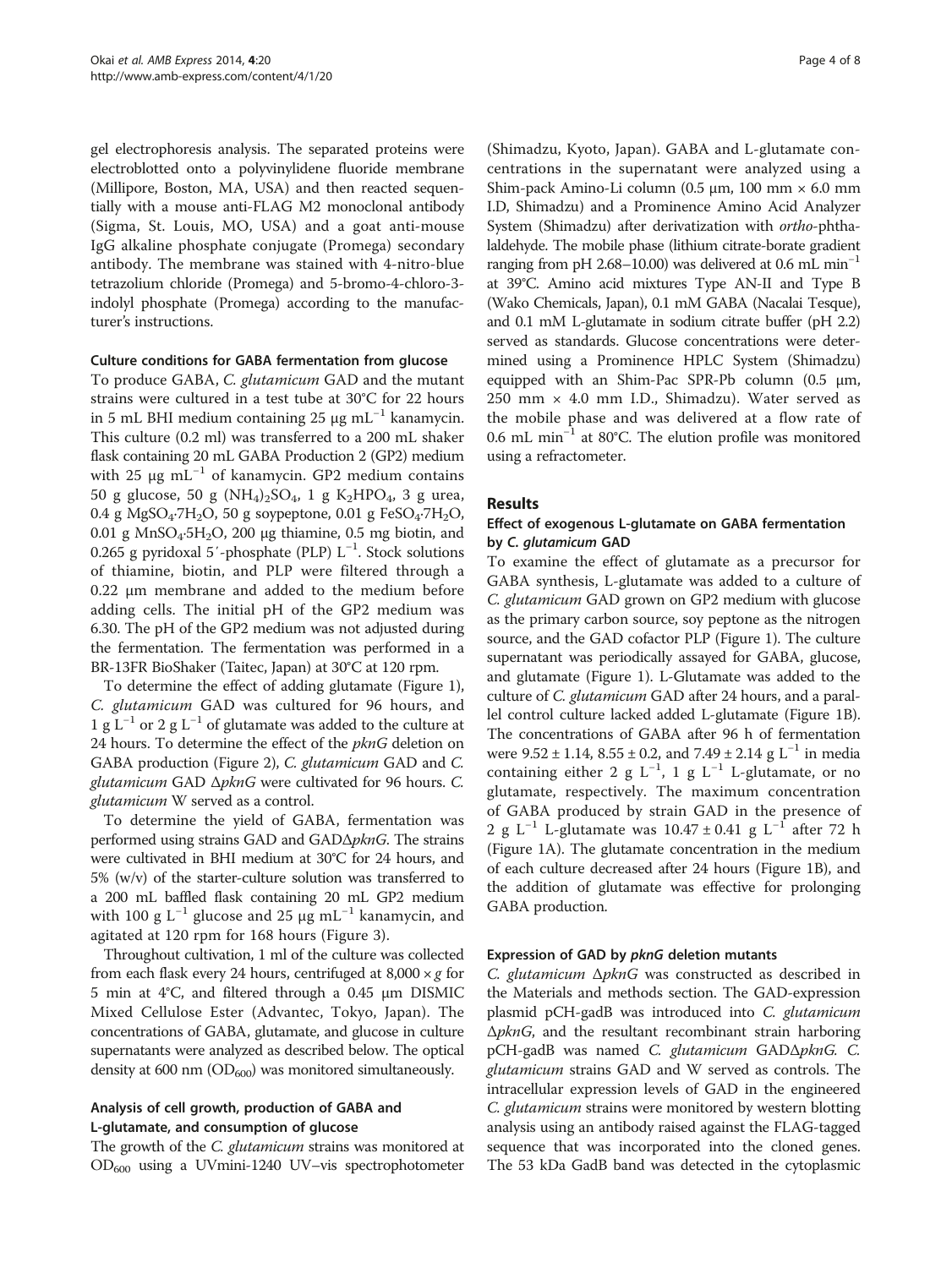<span id="page-4-0"></span>

fractions prepared from C. glutamicum strains GAD, GADΔpknG, but not strain W (data not shown).

#### Influence of the pknG deletion on GABA synthesis

We next examined the effect of the pknG deletion on GABA production from glucose, using C. glutamicum strains GAD, GADΔpknG, and W. As glucose was consumed, GABA formation was detected in the media from cultures of each during stationary phase (Figure 2A). The GABA concentration in the supernatants of cultures of strain GAD $\Delta p k n$ G reached 8.48 ± 0.30 g L<sup>-1</sup> in 72 hours while strain GAD produced  $5.79 \pm 0.20$  g L<sup>-1</sup> of GABA (Figure 2A). The yield of GABA produced by strain GADΔpknG was 1.46-fold higher compared with that of strain GAD, suggesting that the pknG deletion reduced ODHC activity, causing an increase in GABA synthesis. Under these fermentation conditions, strains GADΔpknG and GAD consumed 44.92 g L<sup>-1</sup> and 46.39 g L<sup>-1</sup> of glucose within 72 hours, respectively (Figure 2A). The yields of GABA from glucose by strains GADΔpknG and GAD reached 0.337 mol mol<sup>-1</sup> and 0.233 mol mol<sup>-1</sup>, respectively, in 72 hours. The growth rates of strain GADΔpknG were lower than that of strain GAD (Figure 2B). GABA formation was not observed in the culture medium of strain W (Figure 2A).

#### GABA fermentation by GAD and GADΔpknG

To evaluate GABA production, strains GAD, and GA DΔpknG were separately cultivated in GP2 medium containing 100 g  $L^{-1}$  of glucose using baffled flasks (Figure [3\)](#page-5-0). As glucose in the GP2 medium consistently decreased from the beginning of the fermentation, the

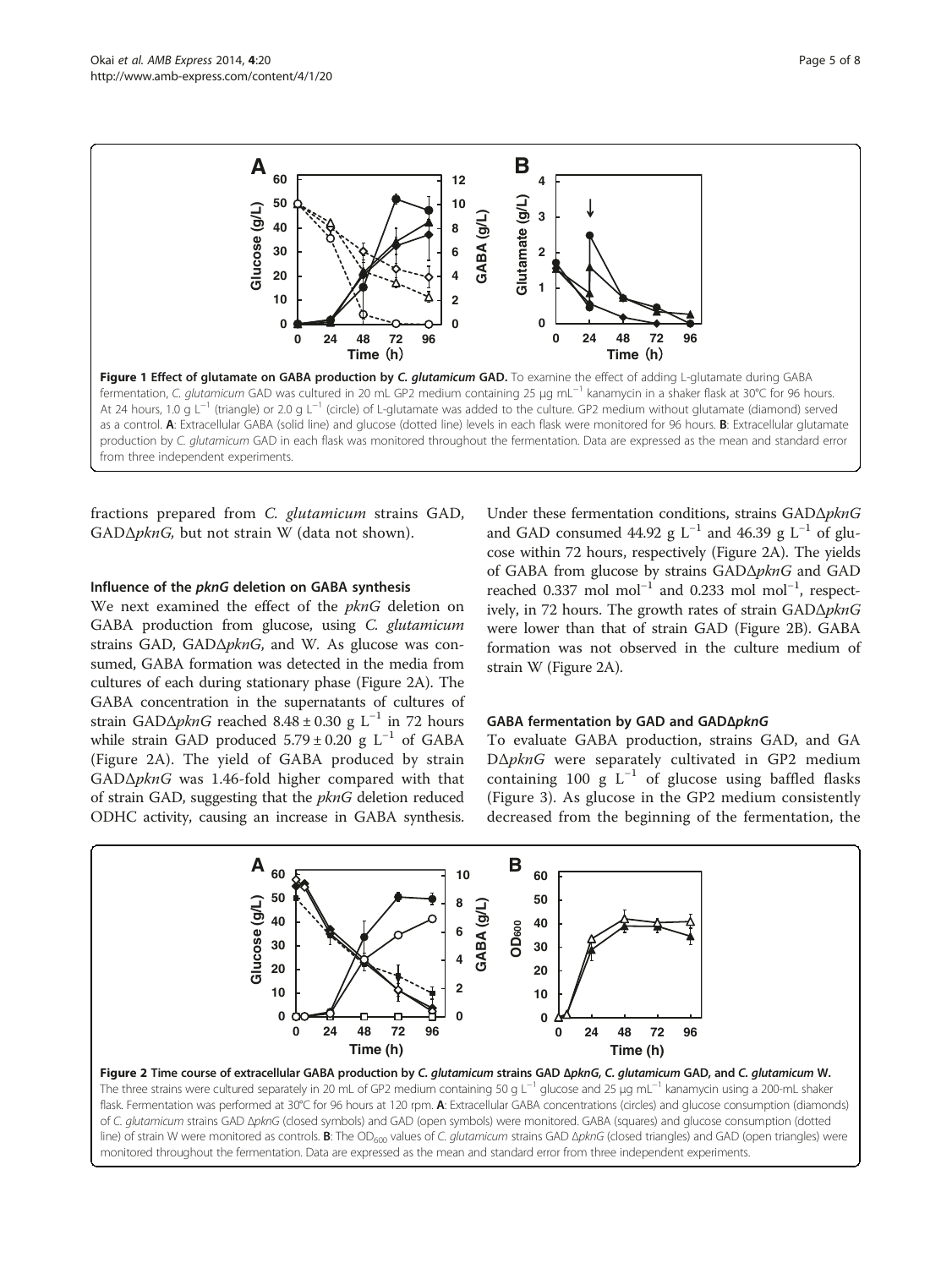<span id="page-5-0"></span>

concentration of extracellular GABA produced by C. glutamicum GADΔpknG simultaneously increased, reaching a maximum level of  $31.16 \pm 0.41$  g L<sup>-1</sup> after 120 hours (Figure 3A). The rate of GABA production by C. glutamicum GAD∆pknG reached 0.259 (g L<sup>-1</sup> h<sup>-1</sup>). As 60.90 ± 4.89 g L<sup>-1</sup> of glucose was consumed by GAD $\Delta p$ *knG* in 120 hours, the molar yield of GABA from glucose reached 0.893 mol mol−<sup>1</sup> (Table 3). At the same time, strain GAD produced  $13.06 \pm 0.45$  g L<sup>-1</sup> of GABA in 120 hours, consuming  $83.62 \pm 2.92$  g L<sup>-1</sup> of glucose (Figure 3A, Table 3), The glucose consumption rate of strain GADΔpknG was lower than that of strain GAD (Figure 3A). The molar yield of GABA from glucose by strain GAD was 0.272 mol mol−<sup>1</sup> in 120 hours. Therefore, the yield of GABA produced by C. glutamicum GADΔpknG increased 2.29-fold compared with that of C. glutamicum GAD (Table 3). The growth rate of strain  $GAD\Delta pknG$  was lower than that of strain GAD. Extracellular L-glutamate was not produced by either strain GAD or GADΔpknG using these fermentation conditions (Figure 3B).

# **Discussion**

In the present study, we established a robust system for producing GABA by deleting pknG from a strain of C.

Table 3 Growth (OD600), GABA formation (gL $^{-1}$ , gL $^{-1}$  h $^{-1}$ ) and yield (mol GABA mol glucose<sup>−1</sup>) of *C. glutamicum*<br>strains producing GABA for 120 bours strains producing GABA for 120 hours

| C. glutamicum strain                           | GAD            | GAD∆pknG         |
|------------------------------------------------|----------------|------------------|
| OD600                                          | $71.86 + 0.59$ | $40.56 + 1.05$   |
| Glucose consumed $\left(\text{gl}^{-1}\right)$ | $83.62 + 2.92$ | $60.90 \pm 4.89$ |
| $GABA$ (qL <sup>-1</sup> )                     | $13.06 + 0.45$ | $31.16 + 0.41$   |
| Relative difference                            | 1              | 2.29             |
| $GABA$ (gL <sup>-1</sup> h <sup>-1</sup> )     | 0.108          | 0.259            |
| Yield (mol GABA mol glucose <sup>-1</sup> )    | 0.272          | 0.893            |

glutamicum that overexpresses GAD. In our previous study, GAD was introduced into wild-type C. glutamicum, because it overproduces the GABA precursor L-glutamate from sugar, whereas GABA is produced by C. glutamicum GAD directly from glucose. In our optimized conditions for GABA fermentation, GP2 medium contains biotin to support growth. The production of GABA suggests that intracellular glutamate is converted to GABA by strain GAD (Takahashi et al. [2012](#page-7-0)). Wild-type C. glutamicum does not produce glutamate under ordinary culture conditions unless glutamate secretion is induced by culturing the biotin-auxotrophic wild-type strain in biotin-limiting conditions (Shiio et al. [1962\)](#page-7-0). Moreover, when L-glutamate was added to cultures of C. glutamicum GAD to determine its effect on GABA fermentation, an increase in the levels of GABA in the medium was observed when 2 g  $L^{-1}$  of L-glutamate was added (Figure [1A](#page-4-0)). We reasoned that because glutamate is a precursor in the synthesis of GABA, its increased availability would enhance the yield of GABA. Based on this rationale, we were able to successfully generate a C. glutamicum mutant that produced relatively high levels of GABA.

We focused on *pknG*, because its product (PknG) regulates the activity of ODHC. PknG activates ODHC by phosphorylating its subunit OdhI, which is a subunit of ODHC. ODHC acts at a branch point of the TCA cycle where it catalyzes the conversion of 2-oxoglutarate to succinyl-CoA. Unphosphorylated OdhI inhibits the ODHC activity of *C. glutamicum* (Niebisch et al. [2006](#page-7-0)). A *pknG*deficient mutant of C. glutamicum produces 4.3-fold higher amounts of glutamate compared with wild-type under biotin-limiting conditions (Schultz et al. [2007\)](#page-7-0). The C. glutamicum 2262 pknG mutant also produces glutamate at a 40% higher specific rate compared with wild-type (Boulahya et al. [2010\)](#page-7-0). Therefore, a  $pknG$ -deficient strain was constructed to reduce the metabolic flux to the TCA cycle.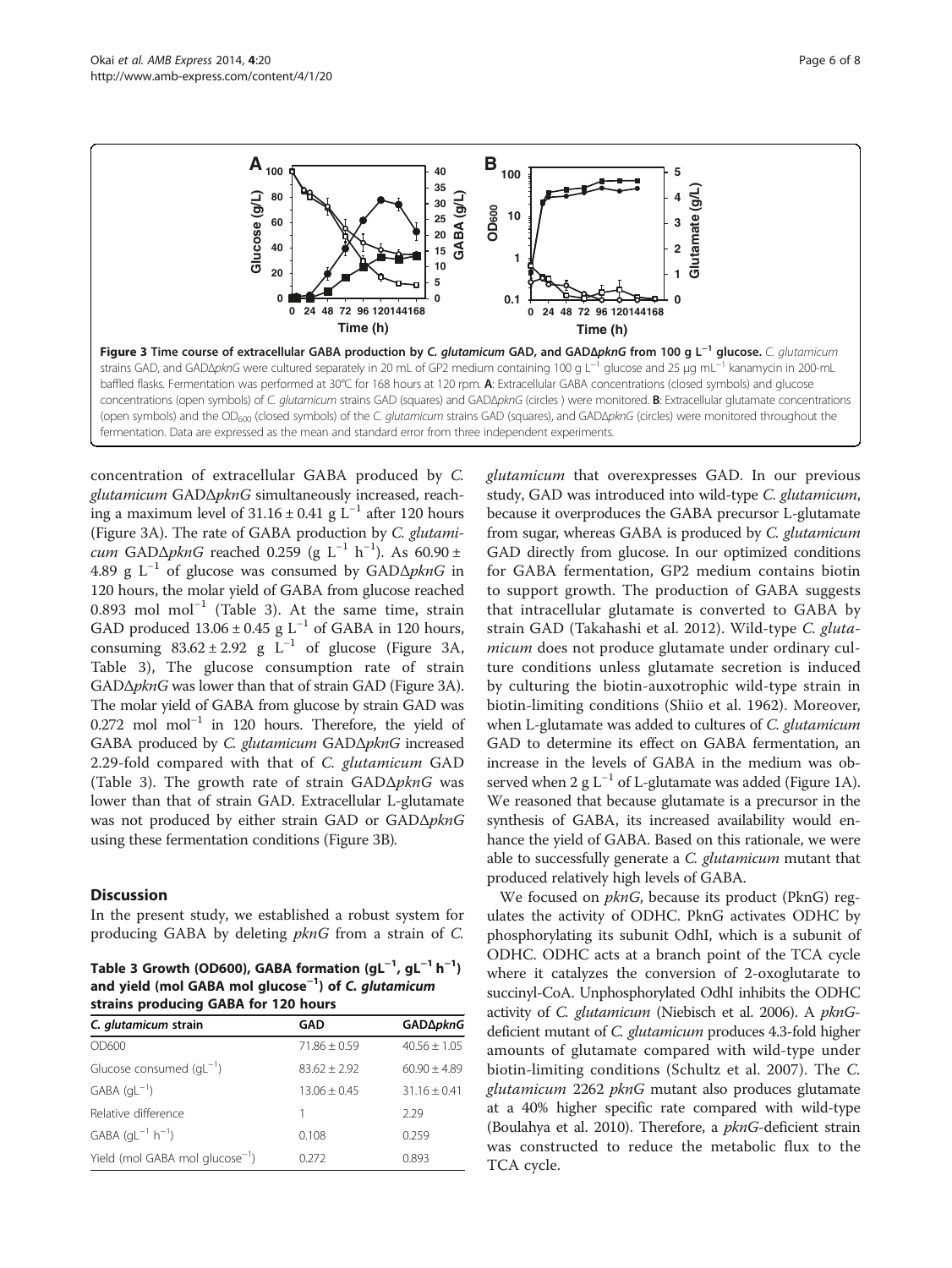We show here that the yield of GABA in cultures of strain GADΔpknG was 2.29-fold higher in 120 hours compared with that of strain GAD (Figure [3,](#page-5-0) Table [3](#page-5-0)), suggesting that the pknG deletion influenced ODHC activity by causing an increase in the intracellular glutamate level that enhanced GABA production. We assumed that the ODHC activity of strain GADΔpknG was reduced, because OdhI was not phosphorylated and could not activate the ODHC complex, which caused an increase in carbon flux into the glutamate pathway compared with that of strain GAD. The glucose consumption rate and growth rate of GADΔpknG was lower than that of GAD (Figure [3,](#page-5-0) Table [3](#page-5-0)), suggesting that the flux to TCA cycle was decreased. We plan to analyze carbon flux of these strains in the future. Moreover, in the late stage of fermentation, reduction of GABA production was observed in cultures of strain GADΔpknG (Figure [3A](#page-5-0)). Because reduced levels of the product were also observed in cultures of strain GAD (Takahashi et al. [2012](#page-7-0)), we are now attempting to disrupt the genes for GABA assimilation.

In our GABA production system using C. glutamicum GADΔpknG, high concentrations of GABA were produced from glucose in GP2 medium without the addition of glutamate. The yield of GABA from glucose produced by strain GADΔ*pknG* reached 0.893 mol mol<sup>-1</sup>, and the highest yield was produced in 120 hours (Table [3\)](#page-5-0). Using C. glutamicum GADΔpknG, we expect that fewer fermentation by-products will be produced and that the recovery of GABA will be simpler than using methods for its isolation from cultures of wild-type lactic acid bacteria.

GABA is primarily produced using cultures of lactic acid bacteria containing glutamate or monosodium glutamate (MSG) (Li and Cao [2010\)](#page-7-0). For example, Streptococcus salivarius subsp. thermophilus Y2, a cheese starter strain, produces 7.98 g  $L^{-1}$  of GABA after 84 hours of fermentation with a continuous supply of 15 g  $L^{-1}$  MSG,

corresponding to a rate of 0.095 g  $L^{-1}$  hour<sup>-1</sup> (Lu et al. [2008](#page-7-0)). L. paracasei NFRI 7415, which was isolated from fermented fish, produces 31.11 g  $L^{-1}$  (302 mM) GABA in 168 hours, corresponding with a production rate of 0.185 g L−<sup>1</sup> hour−<sup>1</sup> . Although the production rate by strain NFRI 7415 was relatively high, 500 mM (73.5 g  $L^{-1}$ ) glutamate was added to the culture medium (Shima et al. [2005](#page-7-0)). L. brevis NCL912, which was isolated from Paocai, produces 345.83 mM (35.6 g L<sup>-1</sup>) GABA in a medium containing 500 mM glutamate (Cao et al. [2010](#page-7-0)). Microbial production systems that require supplementation with amino acids are not cost-effective for applications such as synthesizing chemicals. In contrast, in our GABA production system using C. glutamicum GADΔpknG, high concentrations of GABA were produced from glucose in one step (31.16 g  $L^{-1}$  from glucose at 0.259 g  $L^{-1}$  h<sup>-1</sup> and therefore will provide a new platform for synthesizing chemicals.

Recently, two GADs from L. brevis were expressed in C. glutamicum ATCC 13032/pDXW-8-gadRBC2, which produced  $27.13 \pm 0.54$  g L<sup>-1</sup> of GABA from glucose in 120 hours using flask fermentation with six urea supplements to the medium during the fermentation (Shi et al. [2013](#page-7-0)). With urea supplementation, increased amounts of glutamate were produced in the culture supernatant at the same time; however, it may be difficult to separate the product from the medium. In our system, 31.16 g  $L^{-1}$ of GABA was directly produced from glucose without addition of a nitrogen or carbon source during the fermentation. Notably, because our GP2 medium contains biotin to support growth, glutamate is not secreted (Figures [3B](#page-5-0) and 4). A one-step production system has long been a goal for producing precursors for synthesizing bulk chemicals, and we show here that this was possible for robust production of GABA using GADΔpknG.

Our future work involves the development of a process to produce GABA from abundantly available starch or